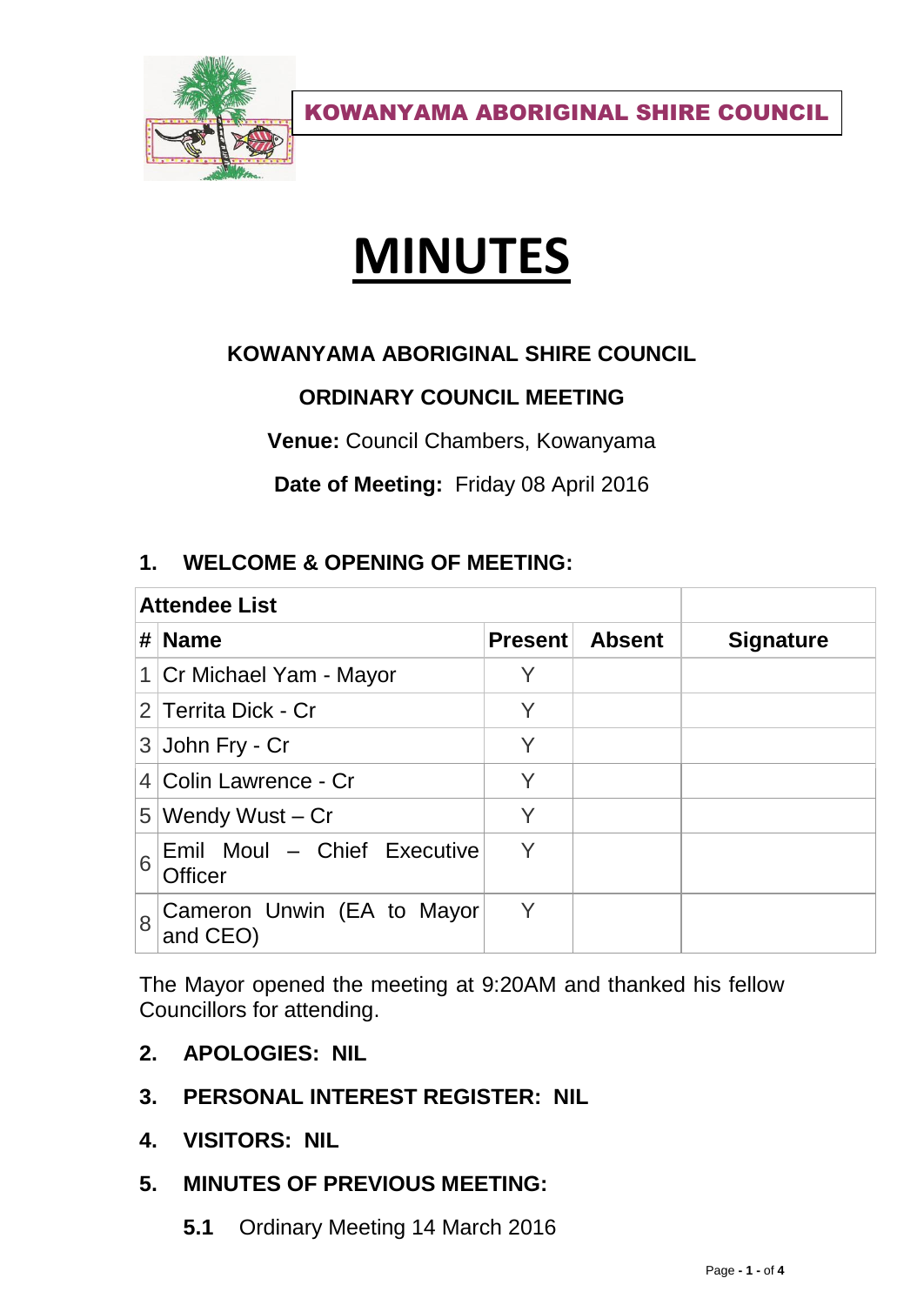

KOWANYAMA ABORIGINAL SHIRE COUNCIL

Resolution: *"Council resolves to accept the minutes of the Kowanyama Aboriginal Shire Council meeting held on 14 March 2016 as a true and accurate record of Council business."*

Moved: Mayor Michael Yam Seconded: Cr Dick

Carried in full

# **6. BUSINESS ARISING FROM PREVIOUS MEETING:**

- **6.1** Action Item Application for Amendment of Reserve over Lot 6 Plan DB18 and Lot 38 on Plan DB18 16.12.15 – **Finalised**
- **6.2** Action item Housing waiting list: CEO to obtain **Finalised**
- **6.3** Action item Upgrading of facilities at Kowanyama Airport – CEO to liaise with Pormpuraaw Council to identify potential funding source - **Finalised**

#### **7. APPOINTMENT OF DEPUTY MAYOR**

Nominees: Cr Territa Dick and Cr Wendy Wust

Resolution: *"Council resolves to elect Cr Territa Dick as Deputy Mayor of Kowanyama Aboriginal Shire Council."*

Moved: Cr Colin Lawrence Seconded: Cr John Fry

Carried

#### **8. Election of members of the Audit committee:**

Resolution: *"Council resolves that Mayor Michael Yam and Deputy Mayor Territa Dick be appointed as members of the Audit Committee."*

Moved: Cr Colin Lawrence Seconded: Cr Wendy Wust

Carried in full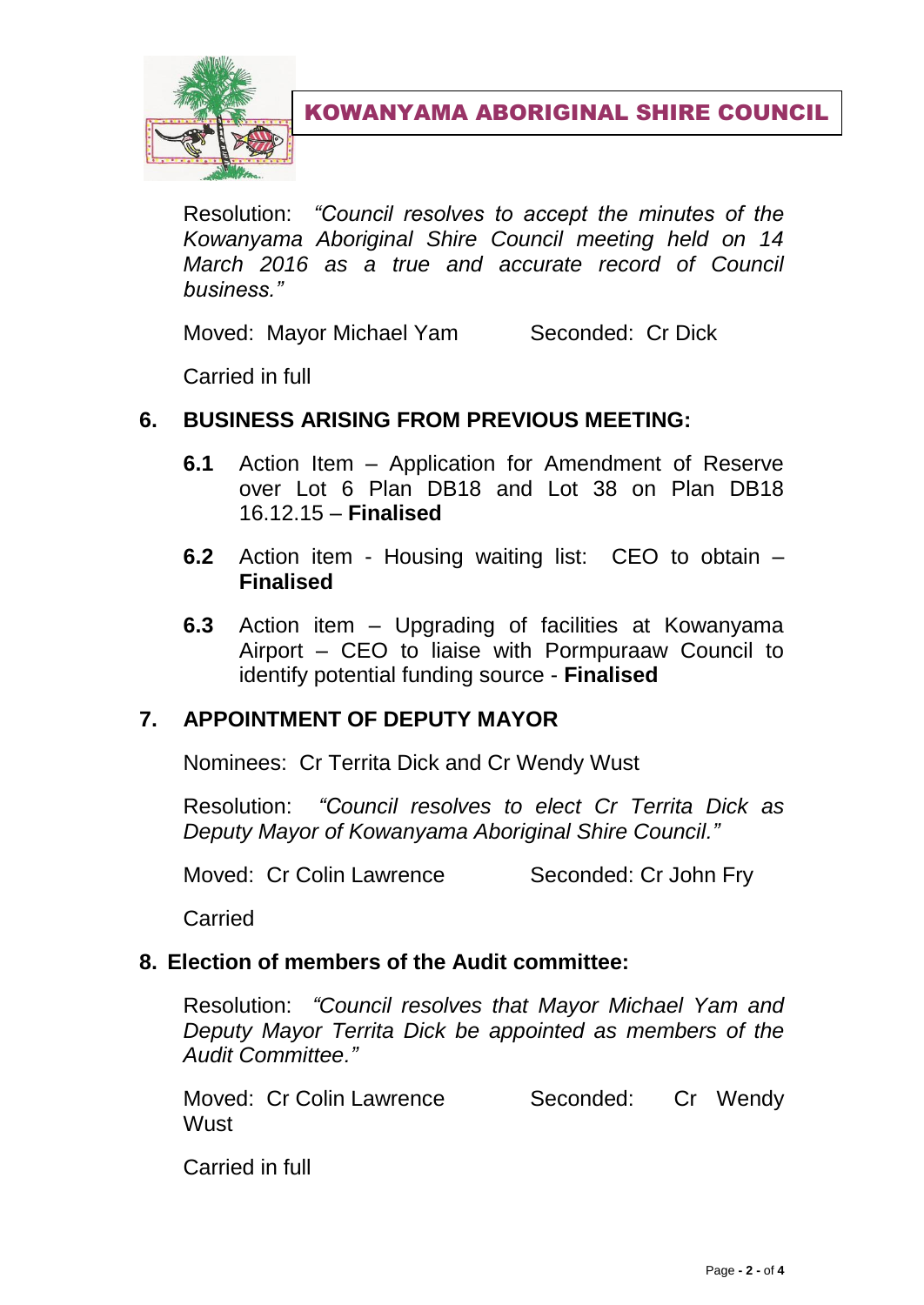

KOWANYAMA ABORIGINAL SHIRE COUNCIL

# **9. Meeting schedule**

Resolution: *"Council resolves to meet on the 3rd Wednesday of each month."*

Moved: Cr Territa Dick Seconded: Cr John Fry

Carried in full

## **10. Allocation of portfolios**

Mayor Michael Yam distributed the following portfolios to Councillors:

Housing – Deputy Mayor Territa Dick

Roads and Infrastructure – Cr John Fry

Land and Sea – Cr Colin Lawrence

Education, Training and Health – Cr Wendy Wust

#### **11. MAYOR'S REPORT**

Mayor welcomed re-elected and newly elected Councillors.

#### **12. CEO REPORT**

- **12.1** CEO Profile
- **12.2** Role of Mayor, Councillors and CEO
- **12.3** Obligations of Councillors
- **12.4** Separation of Powers
- **12.5** Register of interests and Conflicts of Interest
- **12.6** Conduct and performance of Councillors
- **12.7** Councillor Remuneration

# **13. CORRESPONDENCE**

**13.1** NAIDOC **–** Council discussed. Will revisit next Council meeting